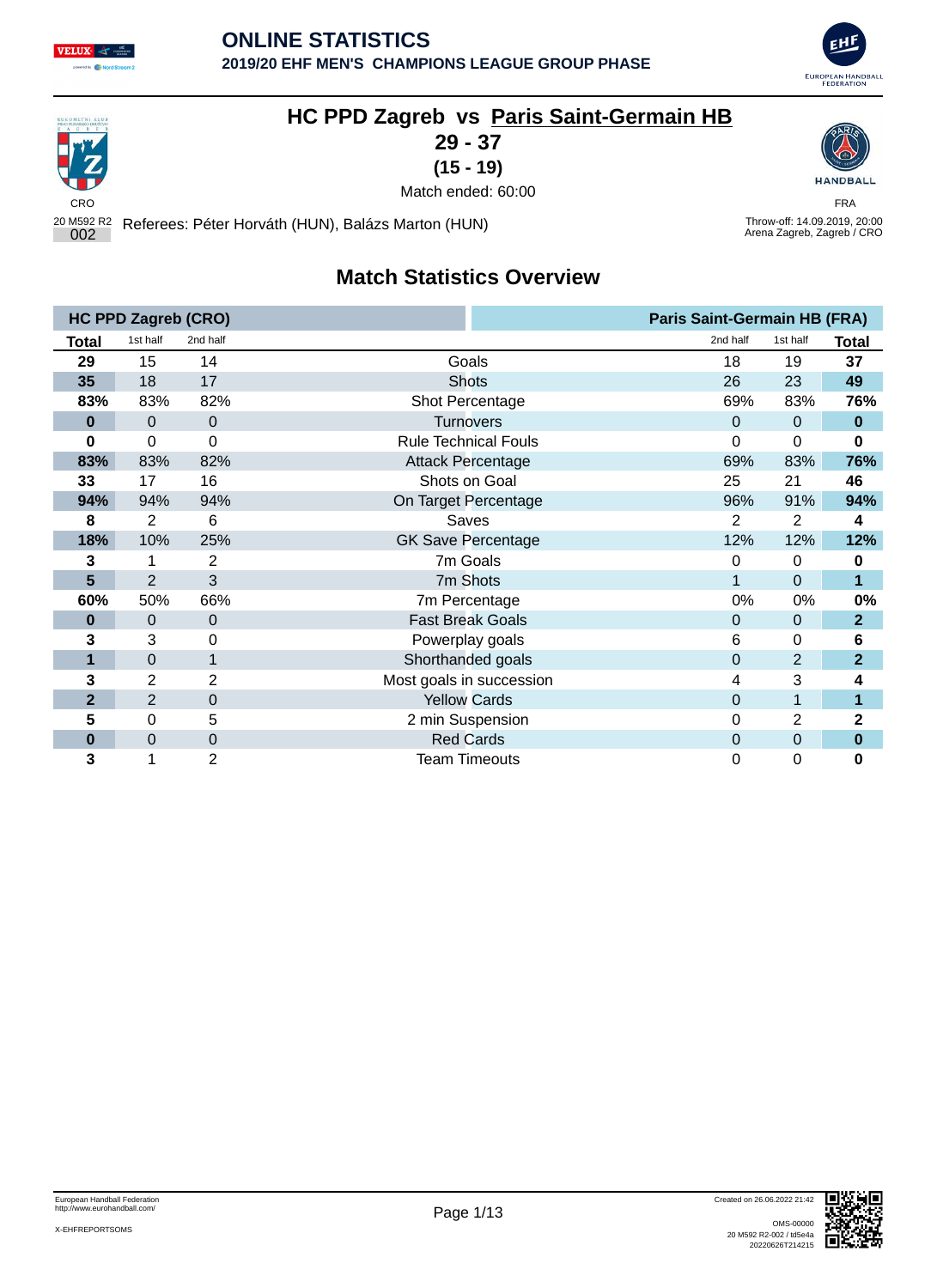





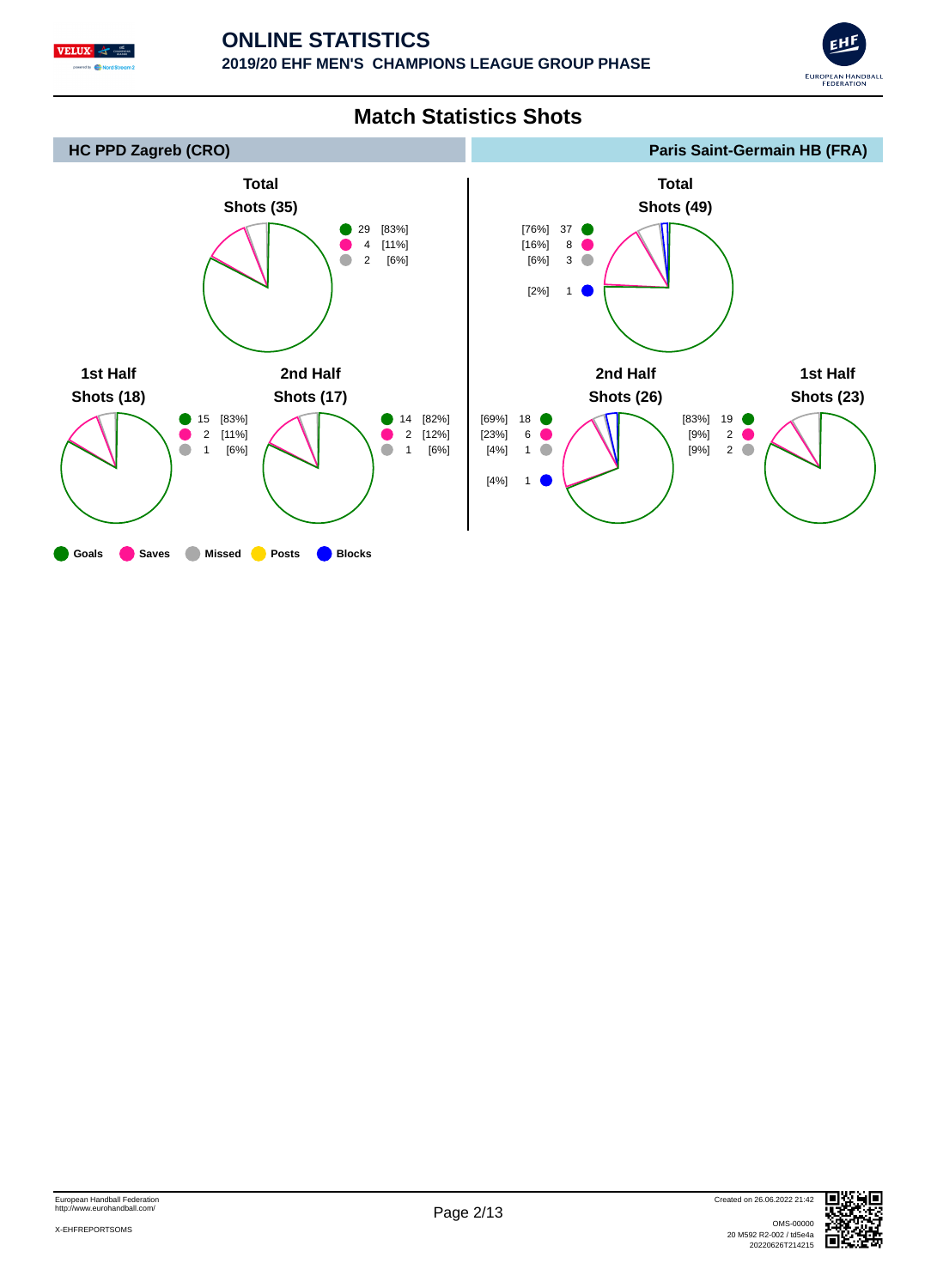



# **Player Statistics: HC PPD Zagreb (CRO)**

| Goalkeeper                  |       | Total |    |    |               |             |             | All Saves/Shots |           |    |  |  |
|-----------------------------|-------|-------|----|----|---------------|-------------|-------------|-----------------|-----------|----|--|--|
| No. Name                    | Saves | Shots | %  | GC | 7M            | 6M          | 9M          | Wing            | <b>BT</b> | FB |  |  |
| 1 RISTANOVIC Radivoje (MNE) |       |       |    |    |               | $0\% (0/2)$ | $0\%$ (0/4) | $0\%$ (0/1)     |           |    |  |  |
| 16 ASANIN Matej             |       | 35    | 23 | 27 | $100\%$ (1/1) | 20% (3/15)  | 9% (1/11)   | 37% (3/8)       |           |    |  |  |
| <b>TOTALS</b>               |       | 42    | 19 | 34 | $100\%$ (1/1) | 17% (3/17)  | 6% (1/15)   | $33\%$ (3/9)    |           |    |  |  |

| Player                      |                | Total        |              |     |           |     | All Goals/Shots |         |           |           |      | Additionals |           |                | Punishments    |           |
|-----------------------------|----------------|--------------|--------------|-----|-----------|-----|-----------------|---------|-----------|-----------|------|-------------|-----------|----------------|----------------|-----------|
| No. Name<br>Pos.            | Goals          | Shots        | %            | 7M  | 7M%       | 6M  |                 | 9M Wing | <b>BT</b> | <b>FB</b> | Ass. | ST          | <b>BL</b> | YC             | 2m             | <b>RC</b> |
| 1 RISTANOVIC Radivoje (MNE) | $\mathbf{0}$   | $\mathbf{0}$ | $\mathbf{0}$ |     |           |     |                 |         |           |           |      |             |           |                |                |           |
| 2 SIPIC Marin               | 3              | 3            | 100          |     |           | 3/3 |                 |         |           |           |      |             |           | 1              |                |           |
| 4 VISTOROP Filip            | $\mathbf{0}$   | $\mathbf{0}$ | $\mathbf{0}$ |     |           |     |                 |         |           |           |      |             |           |                |                |           |
| 7 MANDIC David              | 4              | 5            | 80           | 1/1 | 100%      | 1/1 | 1/1             | 1/2     |           |           |      |             |           |                | 1              |           |
| 8 BOZIC PAVLETIC Josip      | $\overline{2}$ | 2            | 100          |     |           | 1/1 |                 | 1/1     |           |           |      |             |           |                | $\overline{2}$ |           |
| 9 HRASTNIK Gasper (SLO)     | 0              | 1            | $\mathbf 0$  |     |           |     | 0/1             |         |           |           |      |             |           |                | 2              |           |
| 15 STOJNIC Darko (SLO)      | $\mathbf{0}$   | $\mathbf{0}$ | $\mathbf{0}$ |     |           |     |                 |         |           |           |      |             |           |                |                |           |
| 16 ASANIN Matej             | 0              | 0            | 0            |     |           |     |                 |         |           |           |      |             |           |                |                |           |
| 18 HORVAT Zlatko            | 6              | 9            | 67           | 2/4 | 50%       | 4/5 |                 |         |           |           |      |             |           |                |                |           |
| 24 SPENDE Aleksander (SLO)  | 0              | $\mathbf 0$  | 0            |     |           |     |                 |         |           |           |      |             |           |                |                |           |
| 33 RAVNIC Valentino         | $\mathbf{0}$   | $\mathbf{0}$ | $\mathbf{0}$ |     |           |     |                 |         |           |           |      |             |           |                |                |           |
| 34 GADZA Ante               | 4              | 4            | 100          |     |           | 3/3 | 1/1             |         |           |           |      |             |           |                |                |           |
| 44 HRSTIC Matej             | $\Omega$       | $\mathbf{0}$ | $\mathbf{0}$ |     |           |     |                 |         |           |           |      |             |           |                |                |           |
| 77 BICANIC Damir            | 6              | 6            | 100          |     |           | 3/3 | 3/3             |         |           |           |      |             |           |                |                |           |
| 88 VLAH Aleks (SLO)         | 3              | 3            | 100          |     |           | 2/2 | 1/1             |         |           |           |      |             |           |                |                |           |
| 97 VEKIC Josip              | 1              | 2            | 50           |     |           |     | 1/2             |         |           |           |      |             |           | 1              |                |           |
| <b>Player TOTALS</b>        | 29             | 35           | 83           | 3/5 | 60% 17/18 |     | 7/9             | 2/3     |           |           |      |             |           | $\overline{2}$ | 5              |           |

| Officials             |                | Punishments |  |
|-----------------------|----------------|-------------|--|
| No. Name              |                | YC 2m RC    |  |
| A ROKAVEC Davor       |                |             |  |
| <b>B TAMSE Branko</b> |                |             |  |
| C KELENTRIC Mario     |                |             |  |
| D KAJBA Damir         |                |             |  |
| <b>TEAM</b>           |                |             |  |
| <b>TOTALS</b>         | $\overline{2}$ | 5           |  |

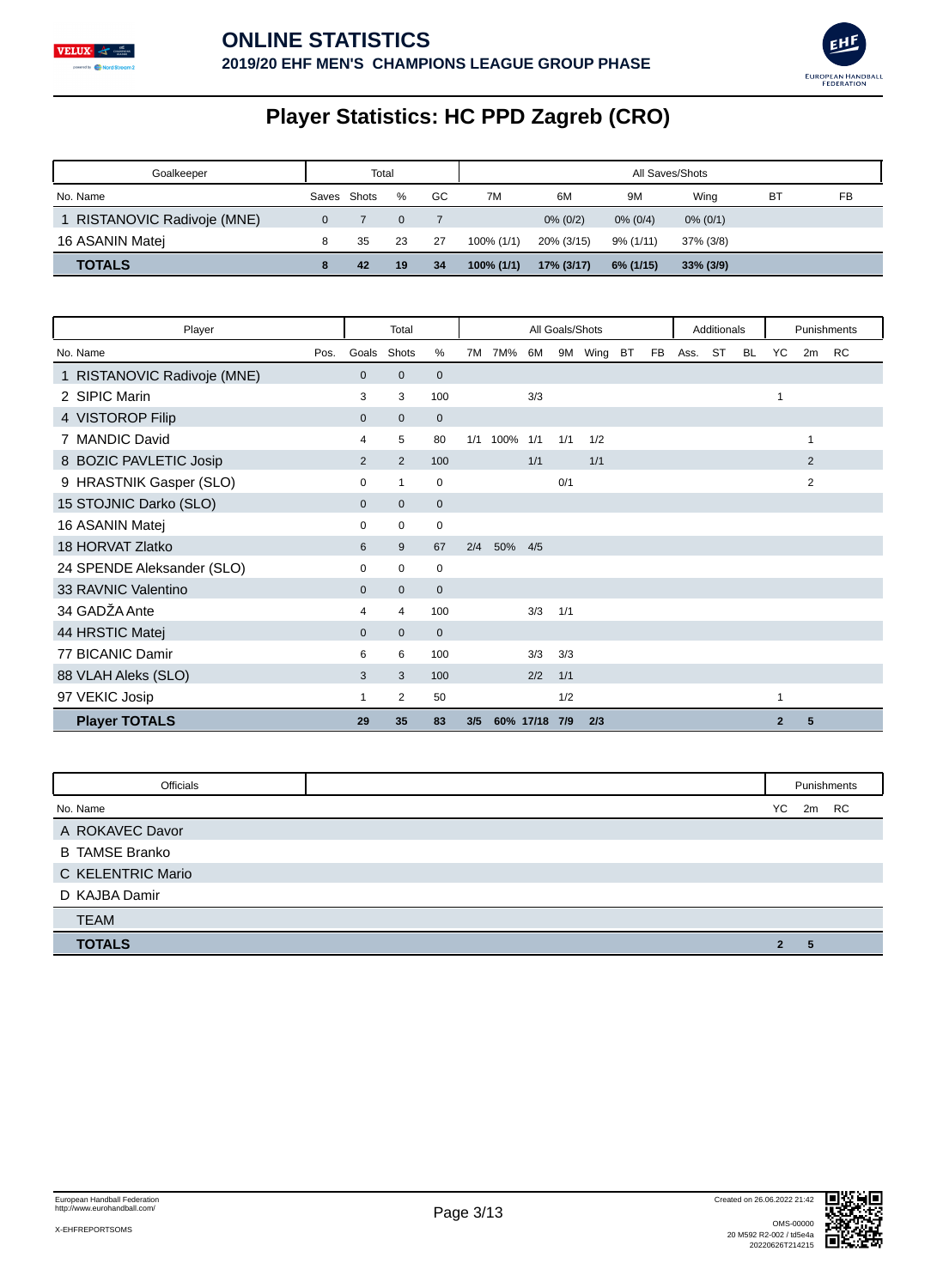



# **Player Statistics: Paris Saint-Germain HB (FRA)**

| Goalkeeper                      |       | Total |    |    |              |              | All Saves/Shots |             |    |    |
|---------------------------------|-------|-------|----|----|--------------|--------------|-----------------|-------------|----|----|
| No. Name                        | Saves | Shots | %  | GC | 7M           | 6M           | 9M              | Wina        | BT | FB |
| 1 GERARD Vincent                |       |       | 12 | 15 | $33\%$ (1/3) | $0\%$ (0/8)  | $20\%$ (1/5)    | $0\%$ (0/1) |    |    |
| 12 CORRALES RODAL Rodrigo (ESP) | 2     | 16    | 12 | 14 | 50% (1/2)    | $0\%$ (0/9)  | 25% (1/4)       | $0\%$ (0/1) |    |    |
| <b>TOTALS</b>                   |       | 33    | 12 | 29 | 40% (2/5)    | $0\%$ (0/17) | 22% (2/9)       | $0\%$ (0/2) |    |    |

| Player                          |      |                | Total          |              |     |       |                  | All Goals/Shots |      |           |           |      | Additionals    |           |              |                | Punishments |
|---------------------------------|------|----------------|----------------|--------------|-----|-------|------------------|-----------------|------|-----------|-----------|------|----------------|-----------|--------------|----------------|-------------|
| No. Name                        | Pos. | Goals          | Shots          | %            | 7M  | 7M%   | 6M               | 9M              | Wing | <b>BT</b> | <b>FB</b> | Ass. | ST             | <b>BL</b> | YC           | 2m             | <b>RC</b>   |
| 1 GERARD Vincent                |      | $\mathbf{0}$   | $\overline{0}$ | $\mathbf{0}$ |     |       |                  |                 |      |           |           |      |                |           |              |                |             |
| 9 KEITA Adama                   |      | $\mathbf{1}$   | 1              | 100          |     |       |                  |                 | 1/1  |           |           |      |                |           |              |                |             |
| 10 SAGOSEN Sander (NOR)         |      | 6              | 6              | 100          |     |       | 2/2              | 4/4             |      |           |           |      |                |           |              |                |             |
| 11 KOUNKOUD Benoit              |      | 5              | 8              | 62           |     |       | 3/3              |                 | 2/4  |           | 0/1       |      | 1              |           |              |                |             |
| 12 CORRALES RODAL Rodrigo (ESP) |      | $\mathbf{0}$   | $\mathbf{0}$   | $\mathbf{0}$ |     |       |                  |                 |      |           |           |      |                |           |              |                |             |
| 15 HANSEN Toft Henrik (DEN)     |      | $\mathbf{1}$   | $\mathbf{1}$   | 100          |     |       | 1/1              |                 |      |           |           |      | 1              |           |              |                |             |
| 18 REMILI Nedim                 |      | 5              | $\overline{7}$ | 71           |     |       | 0/2              | 4/4             |      |           | 1/1       |      |                |           |              |                |             |
| 19 ABALO Luc                    |      | 3              | 5              | 60           |     |       | 1/1              |                 | 2/4  |           |           |      |                |           |              |                |             |
| 20 KEMPF Edouard                |      | $\mathbf{0}$   | $\mathbf{1}$   | $\mathbf{0}$ | 0/1 | 0%    |                  |                 |      |           |           |      |                |           |              |                |             |
| 21 SYPRZAK Kamil (POL)          |      | 5              | 5              | 100          |     |       | 5/5              |                 |      |           |           |      |                |           |              | 1              |             |
| 22 KARABATIC Luka               |      | $\mathbf{0}$   | $\mathbf{0}$   | $\mathbf{0}$ |     |       |                  |                 |      |           |           |      |                |           |              |                |             |
| 23 MORROS DE ARGILA Viran (ESP) |      | $\Omega$       | $\Omega$       | $\mathbf 0$  |     |       |                  |                 |      |           |           |      |                |           |              |                |             |
| 24 HANSEN Mikkel (DEN)          |      | $\mathbf{0}$   | $\overline{0}$ | $\mathbf{0}$ |     |       |                  |                 |      |           |           |      |                |           |              |                |             |
| 44 KARABATIC Nikola             |      | 2              | 3              | 67           |     |       |                  | 2/3             |      |           |           |      |                |           |              | 1              |             |
| 60 EKDAHL DU RIETZ Kim (SWE)    |      | $\overline{7}$ | 10             | 70           |     |       | 2/4              | 4/5             |      |           | 1/1       |      |                |           | $\mathbf{1}$ |                |             |
| 99 NAHI Dylan                   |      | 2              | 2              | 100          |     |       | 1/1              |                 | 1/1  |           |           |      |                |           |              |                |             |
| <b>Player TOTALS</b>            |      | 37             | 49             | 76           | 0/1 | $0\%$ | 15/19 14/16 6/10 |                 |      |           | 2/3       |      | $\overline{2}$ |           | 1            | $\overline{2}$ |             |

| Officials                        |    |       | Punishments |
|----------------------------------|----|-------|-------------|
| No. Name                         | YC | 2m RC |             |
| A GONZALEZ FERNANDEZ Jesus       |    |       |             |
| <b>B GONZALEZ GUTIERREZ Raul</b> |    |       |             |
| C DUBOIS Christophe              |    |       |             |
| D PATALAGOITY Florian            |    |       |             |
| <b>TEAM</b>                      |    |       |             |
| <b>TOTALS</b>                    |    | ◠     |             |

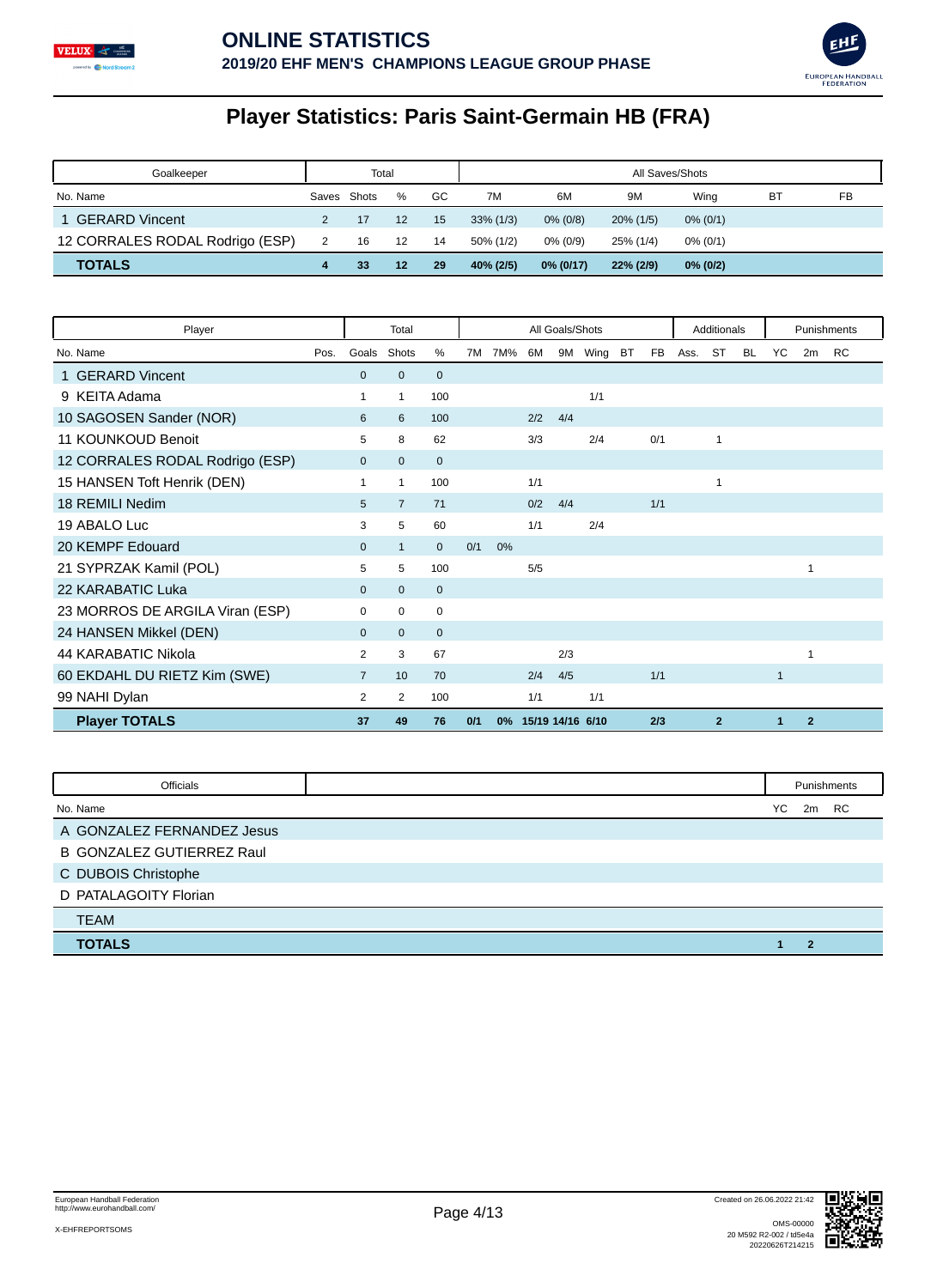



|       | <b>HC PPD Zagreb (CRO)</b>        |                |         |           |          | <b>Paris Saint-Germain HB (FRA)</b> |       |
|-------|-----------------------------------|----------------|---------|-----------|----------|-------------------------------------|-------|
|       |                                   |                | $0 - 1$ |           |          | Goal Sagosen, Sander (10)           | 00:24 |
| 01:09 | 7m Shot Horvat, Zlatko (18) saved | (7)            |         |           |          |                                     |       |
| 02:17 | Yellow card Sipic, Marin (2)      | П              |         |           |          |                                     |       |
|       |                                   |                | $0 - 2$ |           |          | Goal Ekdahl du Rietz, Kim (60)      | 03:13 |
|       |                                   |                |         |           | 2'       | 2 minutes suspension Syprzak (21)   | 03:50 |
| 04:06 | Goal Sipic, Marin (2)             | 68)            |         | $1 - 2$   |          |                                     |       |
|       |                                   |                |         | $1 - 3$   | 68)      | Goal Keita, Adama (9)               | 04:49 |
|       |                                   |                |         |           |          | Shot Abalo, Luc (19) saved          | 05:46 |
|       |                                   |                |         |           |          | Missed shot Abalo, Luc (19)         | 06:27 |
|       |                                   |                |         | $1 - 4$   |          | Goal Syprzak, Kamil (21)            | 07:09 |
|       |                                   |                |         | $1 - 5$   |          | Goal Remili, Nedim (18)             | 08:19 |
| 08:35 | <b>Team Timeout</b>               | <b>TTO</b>     |         |           |          |                                     |       |
| 09:08 | Goal Vlah, Aleks (88)             | ⊛              | $2 - 5$ |           |          |                                     |       |
|       |                                   |                |         | $2 - 6$   |          | Goal Ekdahl du Rietz, Kim (60)      | 09:18 |
| 10:10 | 7m Goal Horvat, Zlatko (18)       | $\circledcirc$ | $3 - 6$ |           |          |                                     |       |
|       |                                   |                |         |           |          | Shot Ekdahl du Rietz (60) saved     | 10:43 |
| 10:53 | Shot Vekic, Josip (97) saved      |                |         |           |          |                                     |       |
| 11:45 | Yellow card Vekic, Josip (97)     | L              |         |           |          |                                     |       |
|       |                                   |                |         | $3 - 7$   |          | Goal Sagosen, Sander (10)           | 12:11 |
| 12:51 | Goal Vekic, Josip (97)            | 68)            |         | $4 - 7$   |          |                                     |       |
|       |                                   |                | $4 - 8$ |           | 68)      | Goal Abalo, Luc (19)                | 13:00 |
|       |                                   |                |         |           |          | Yellow card Ekdahl du Rietz (60)    | 13:36 |
| 13:52 | Goal Bozic Pavletic, Josip (8)    | (18)           | $5 - 8$ |           |          |                                     |       |
|       |                                   |                |         | $5 - 9$   |          | Goal Syprzak, Kamil (21)            | 14:08 |
| 15:17 | Goal Vlah, Aleks (88)             | 63)            |         | $6 - 9$   |          |                                     |       |
|       |                                   |                |         |           |          | Missed shot Remili, Nedim (18)      | 15:50 |
| 16:51 | Goal Bozic Pavletic, Josip (8)    | $\circledcirc$ | $7 - 9$ |           |          |                                     |       |
|       |                                   |                |         | $7 - 10$  |          | Goal Ekdahl du Rietz, Kim (60)      | 17:01 |
| 17:32 | Missed shot Horvat, Zlatko (18)   | $(\div)$       |         |           |          |                                     |       |
|       |                                   |                |         | $7 - 11$  | <b>B</b> | Goal Abalo, Luc (19)                | 17:39 |
|       |                                   |                |         |           |          | 2 minutes suspension Karabatic (44) | 18:14 |
| 18:31 | Goal Horvat, Zlatko (18)          | 63)            |         | $8 - 11$  |          |                                     |       |
|       |                                   |                |         | $8 - 12$  | ®        | Goal Ekdahl du Rietz, Kim (60)      | 19:35 |
| 20:04 | Goal Bicanic, Damir (77)          | $\circledcirc$ |         | $9 - 12$  |          |                                     |       |
|       |                                   |                |         | $9 - 13$  | 68)      | Goal Remili, Nedim (18)             | 20:58 |
| 21:38 | Goal Gadža, Ante (34)             | 63)            |         | $10 - 13$ |          |                                     |       |
|       |                                   |                |         | $10 - 14$ |          | Goal Ekdahl du Rietz, Kim (60)      | 22:09 |
| 22:40 | Goal Bicanic, Damir (77)          | $\infty$       |         | $11 - 14$ |          |                                     |       |
|       |                                   |                |         | $11 - 15$ | (33)     | Goal Karabatic, Nikola (44)         | 23:19 |
| 24:04 | Goal Gadža, Ante (34)             | $\circledcirc$ |         | $12 - 15$ |          |                                     |       |
|       |                                   |                |         | $12 - 16$ |          | Goal Hansen, Toft Henrik (15)       | 24:40 |
| 25:17 | Goal Bicanic, Damir (77)          | 63)            |         | $13 - 16$ |          |                                     |       |
|       |                                   |                |         | $13 - 17$ | 68       | Goal Abalo, Luc (19)                | 25:46 |
| 26:51 | Goal Sipic, Marin (2)             | 63)            |         | $14 - 17$ |          |                                     |       |
|       |                                   |                |         | 14 - 18   |          | Goal Remili, Nedim (18)             | 27:40 |

### **Play-by-play 1st half**

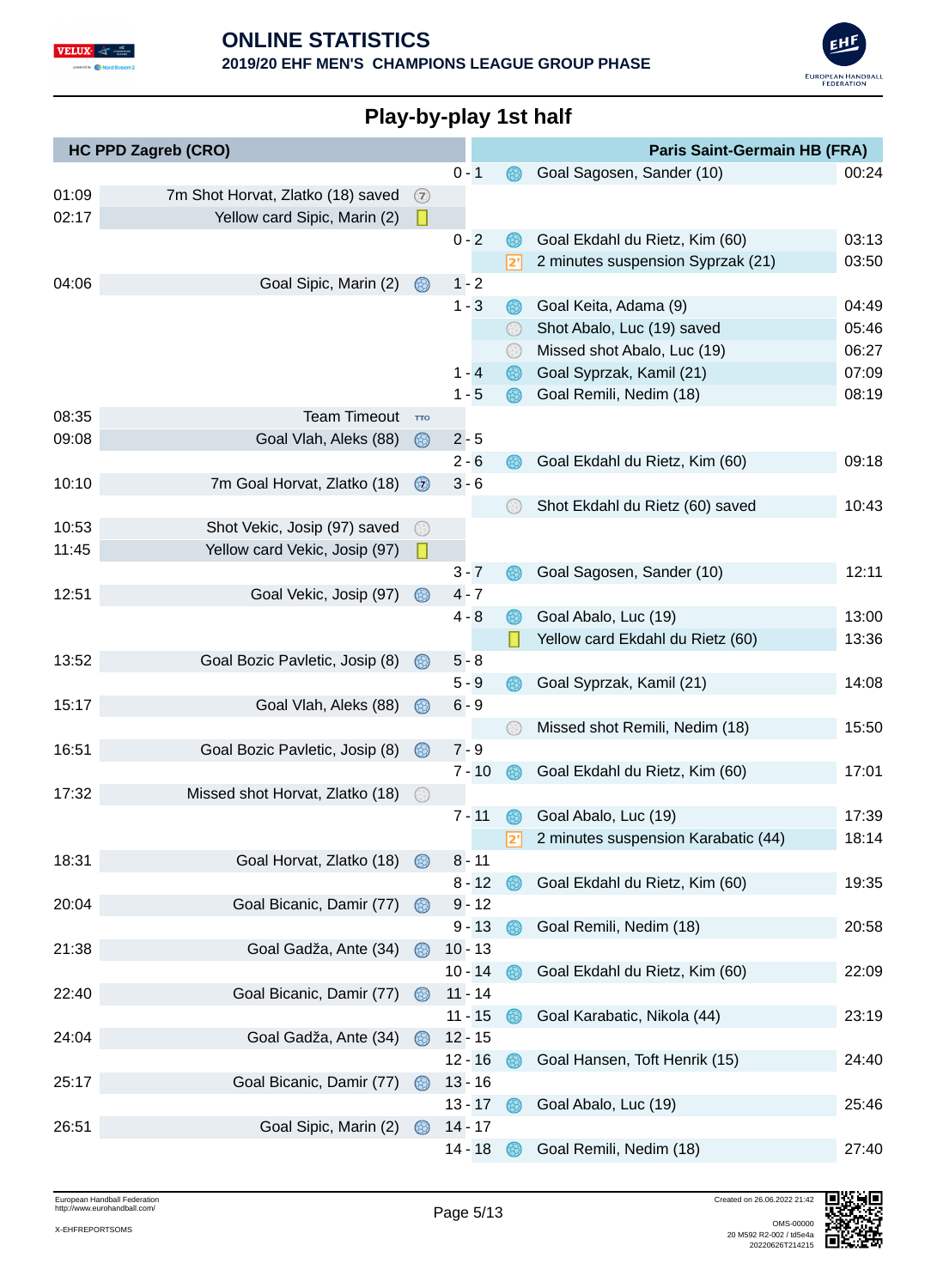

#### **ONLINE STATISTICS 2019/20 EHF MEN'S CHAMPIONS LEAGUE GROUP PHASE**



| Play-by-play 1st half |                            |                                 |  |           |  |  |                                     |       |  |  |
|-----------------------|----------------------------|---------------------------------|--|-----------|--|--|-------------------------------------|-------|--|--|
|                       | <b>HC PPD Zagreb (CRO)</b> |                                 |  |           |  |  | <b>Paris Saint-Germain HB (FRA)</b> |       |  |  |
|                       |                            |                                 |  | $14 - 19$ |  |  | Goal Sagosen, Sander (10)           | 29:30 |  |  |
| 29:59                 |                            | Goal Gadža, Ante (34) 3 15 - 19 |  |           |  |  |                                     |       |  |  |

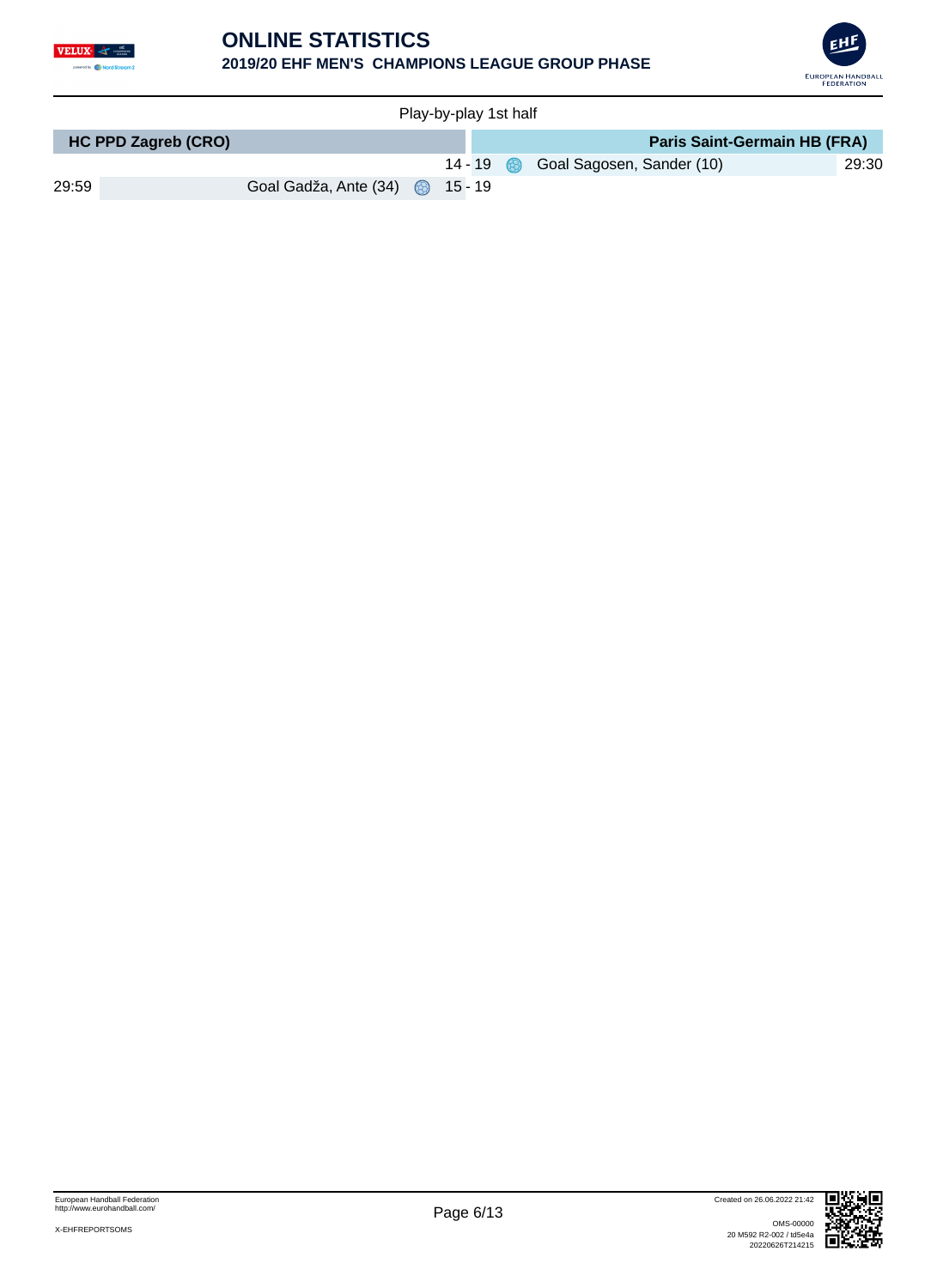



# **Play-by-play 2nd half**

| <b>HC PPD Zagreb (CRO)</b> |                                   |                |           |                        |             | Paris Saint-Germain HB (FRA)                                  |                |
|----------------------------|-----------------------------------|----------------|-----------|------------------------|-------------|---------------------------------------------------------------|----------------|
| 30:41                      | 7m Goal Horvat, Zlatko (18)       | $\circledcirc$ |           | $16 - 19$              |             |                                                               |                |
|                            |                                   |                |           |                        | 63)         | Shot Remili, Nedim (18) saved                                 | 31:43          |
| 32:17                      | Goal Sipic, Marin (2)             | $\circledcirc$ |           | $17 - 19$              |             |                                                               |                |
|                            |                                   |                |           | $17 - 20$              |             | Goal Ekdahl du Rietz, Kim (60)                                | 32:29          |
| 33:14                      | Goal Bicanic, Damir (77)          | 68)            |           | $18 - 20$              |             |                                                               |                |
|                            |                                   |                |           | $18 - 21$              | 63)         | Goal Kounkoud, Benoit (11)                                    | 33:44          |
| 34:23                      | Goal Horvat, Zlatko (18)          | 68)            |           | $19 - 21$              |             |                                                               |                |
|                            |                                   |                |           | $19 - 22$              | 63)         | Goal Sagosen, Sander (10)                                     | 34:32          |
|                            |                                   |                |           | $19 - 23$              |             | Goal Nahi, Dylan (99)                                         | 36:06          |
| 36:41                      | Goal Mandic, David (7)            |                |           | $20 - 23$              |             |                                                               |                |
|                            |                                   |                |           |                        | (군)         | Shot Ekdahl du Rietz (60) saved                               | 37:03          |
| 37:10                      | Goal Gadža, Ante (34)             | 68)            |           | $21 - 23$<br>$21 - 24$ |             | Goal Syprzak, Kamil (21)                                      | 37:37          |
| 38:16                      | Goal Mandic, David (7)            | 63)            |           | $22 - 24$              |             |                                                               |                |
| 38:52                      | 2 minutes suspension Nr. 8        | 2              |           |                        |             |                                                               |                |
|                            |                                   |                |           | $22 - 25$              |             | Goal Kounkoud, Benoit (11)                                    | 39:07          |
| 40:09                      | 7m Shot Horvat, Zlatko (18) saved | $\circled{2}$  |           |                        |             |                                                               |                |
|                            |                                   |                |           | $22 - 26$              |             | Goal Syprzak, Kamil (21)                                      | 40:32          |
| 42:11                      | 2 minutes suspension Nr. 8        | 2              |           |                        |             |                                                               |                |
|                            |                                   |                |           |                        |             | Shot Kounkoud, Benoit (11) saved                              | 42:28          |
| 43:03                      | Shot Hrastnik, Gasper (9) saved   | $\odot$        |           |                        |             |                                                               |                |
|                            |                                   |                |           | $22 - 27$              |             | Goal Ekdahl du Rietz, Kim (60)                                | 43:11          |
|                            |                                   |                |           | $22 - 28$              |             | Goal Remili, Nedim (18)                                       | 44:13          |
| 44:32                      | <b>Team Timeout</b>               | <b>TTO</b>     |           |                        |             |                                                               |                |
| 44:44                      | Goal Bicanic, Damir (77)          | $\circledR$    |           | $23 - 28$              |             |                                                               |                |
|                            |                                   |                |           | $23 - 29$              | $\circledR$ | Goal Karabatic, Nikola (44)                                   | 44:52          |
|                            |                                   |                |           | $23 - 30$              | 63)         | Goal Remili, Nedim (18)                                       | 46:41          |
| 47:36                      | Goal Vlah, Aleks (88)             |                |           | $24 - 30$              |             |                                                               |                |
|                            |                                   |                |           |                        |             | Shot Kounkoud, Benoit (11) saved                              | 48:13          |
|                            |                                   |                | $24 - 31$ |                        |             | Goal Kounkoud, Benoit (11)                                    | 48:33          |
| 49:10                      | Goal Bicanic, Damir (77)          |                |           | $25 - 31$              |             |                                                               |                |
| 49:41                      | Goal Mandic, David (7)            |                |           | $26 - 31$              |             |                                                               |                |
|                            |                                   |                |           | $26 - 32$              | $\circledR$ | Goal Syprzak, Kamil (21)<br>Shot Karabatic, Nikola (44) saved | 50:20          |
|                            |                                   |                |           | $26 - 33$              |             | Goal Sagosen, Sander (10)                                     | 51:36<br>52:24 |
| 52:58                      | Goal Horvat, Zlatko (18)          | (3)            |           | $27 - 33$              |             |                                                               |                |
|                            |                                   |                |           | $27 - 34$              | 68.         | Goal Nahi, Dylan (99)                                         | 53:08          |
| 54:15                      | Missed shot Mandic, David (7)     | $(\succ)$      |           |                        |             |                                                               |                |
| 54:50                      | 2 minutes suspension Hrastnik (9) | <u> 2' </u>    |           |                        |             |                                                               |                |
|                            |                                   |                |           | $27 - 35$              |             | Goal Sagosen, Sander (10)                                     | 54:52          |
| 55:51                      | Goal Horvat, Zlatko (18)          | 68)            |           | $28 - 35$              |             |                                                               |                |
|                            |                                   |                |           |                        | 63          | Missed shot Kounkoud, Benoit (11)                             | 56:01          |
|                            |                                   |                |           | $28 - 36$              |             | Goal Kounkoud, Benoit (11)                                    | 56:38          |
| 57:20                      | <b>Team Timeout</b>               | <b>TTO</b>     |           |                        |             |                                                               |                |
| 57:40                      | 7m Goal Mandic, David (7)         | $\circledcirc$ |           | $29 - 36$              |             |                                                               |                |

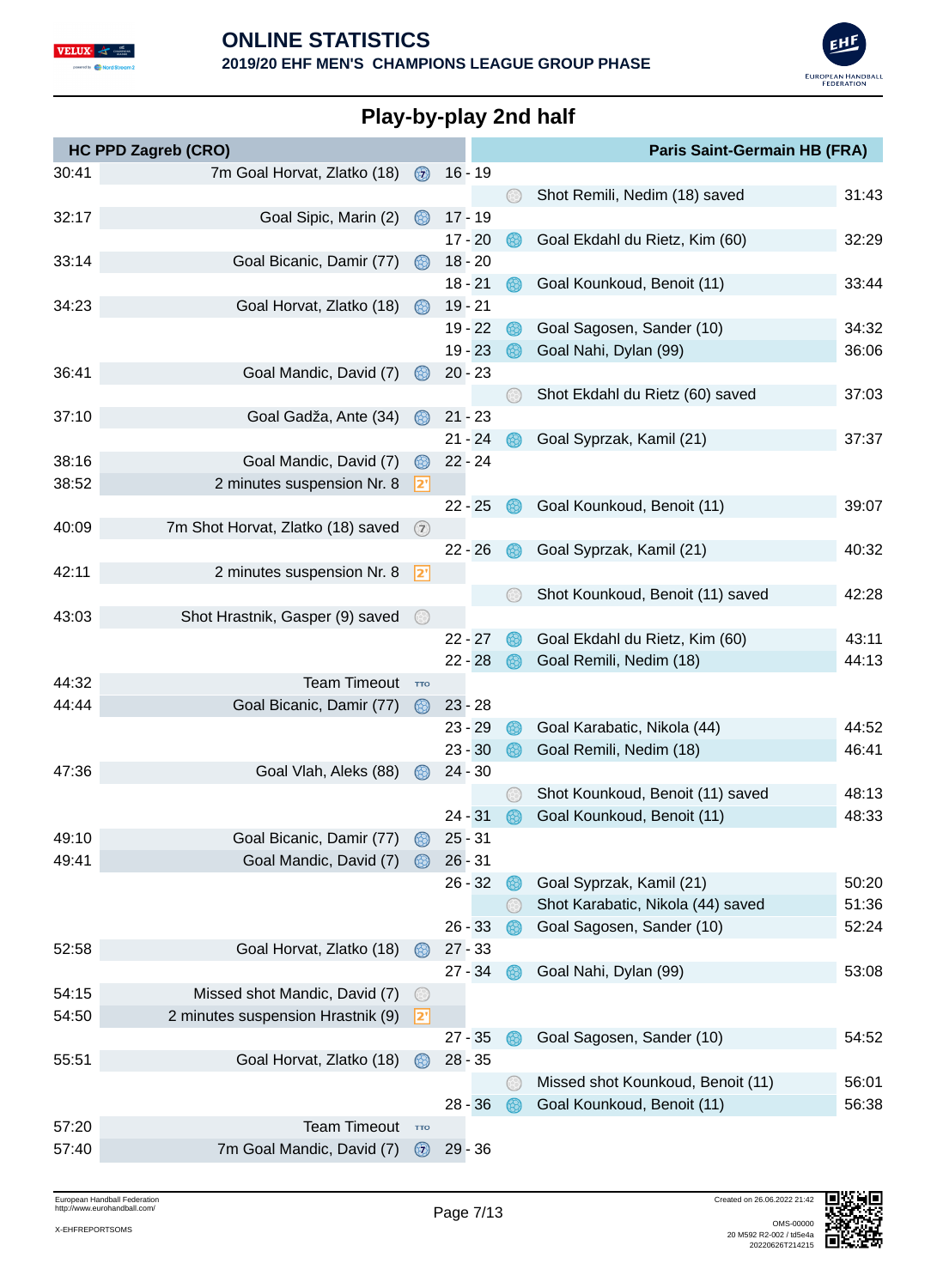

#### **ONLINE STATISTICS 2019/20 EHF MEN'S CHAMPIONS LEAGUE GROUP PHASE**



|       | Play-by-play 2nd half                     |           |  |                                     |       |  |  |  |  |  |  |  |
|-------|-------------------------------------------|-----------|--|-------------------------------------|-------|--|--|--|--|--|--|--|
|       | <b>HC PPD Zagreb (CRO)</b>                |           |  | <b>Paris Saint-Germain HB (FRA)</b> |       |  |  |  |  |  |  |  |
| 58:52 | 2 minutes suspension Hrastnik (9) $2^{n}$ |           |  |                                     |       |  |  |  |  |  |  |  |
| 59:02 | 2 minutes suspension Mandic $(7)$ $2^7$   |           |  |                                     |       |  |  |  |  |  |  |  |
|       |                                           |           |  | 7 7m Shot Kempf, Edouard (20) saved | 59:02 |  |  |  |  |  |  |  |
|       |                                           | $29 - 37$ |  | Goal Kounkoud, Benoit (11)          | 59:30 |  |  |  |  |  |  |  |

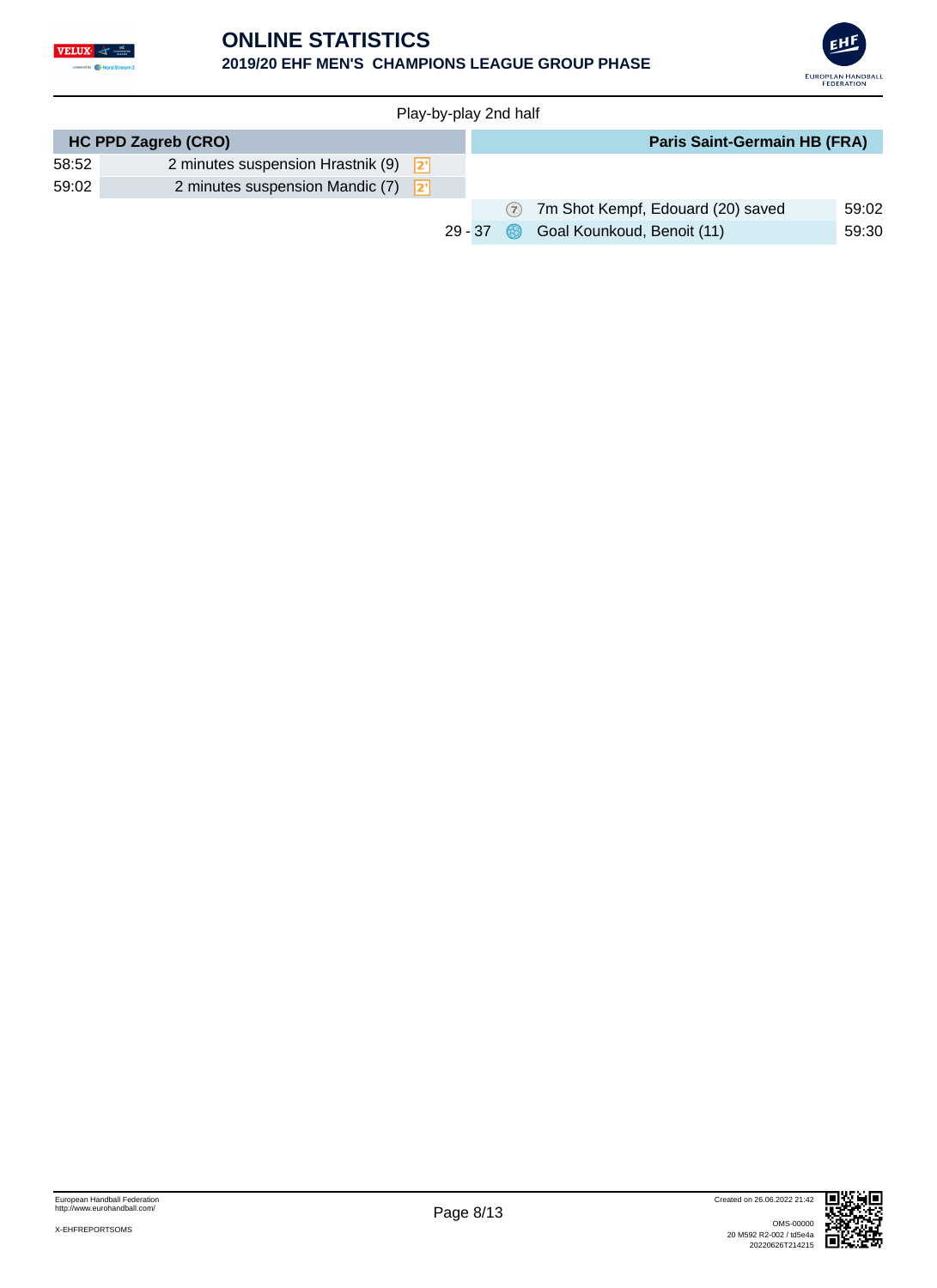





European Handball Federation http://www.eurohandball.com/

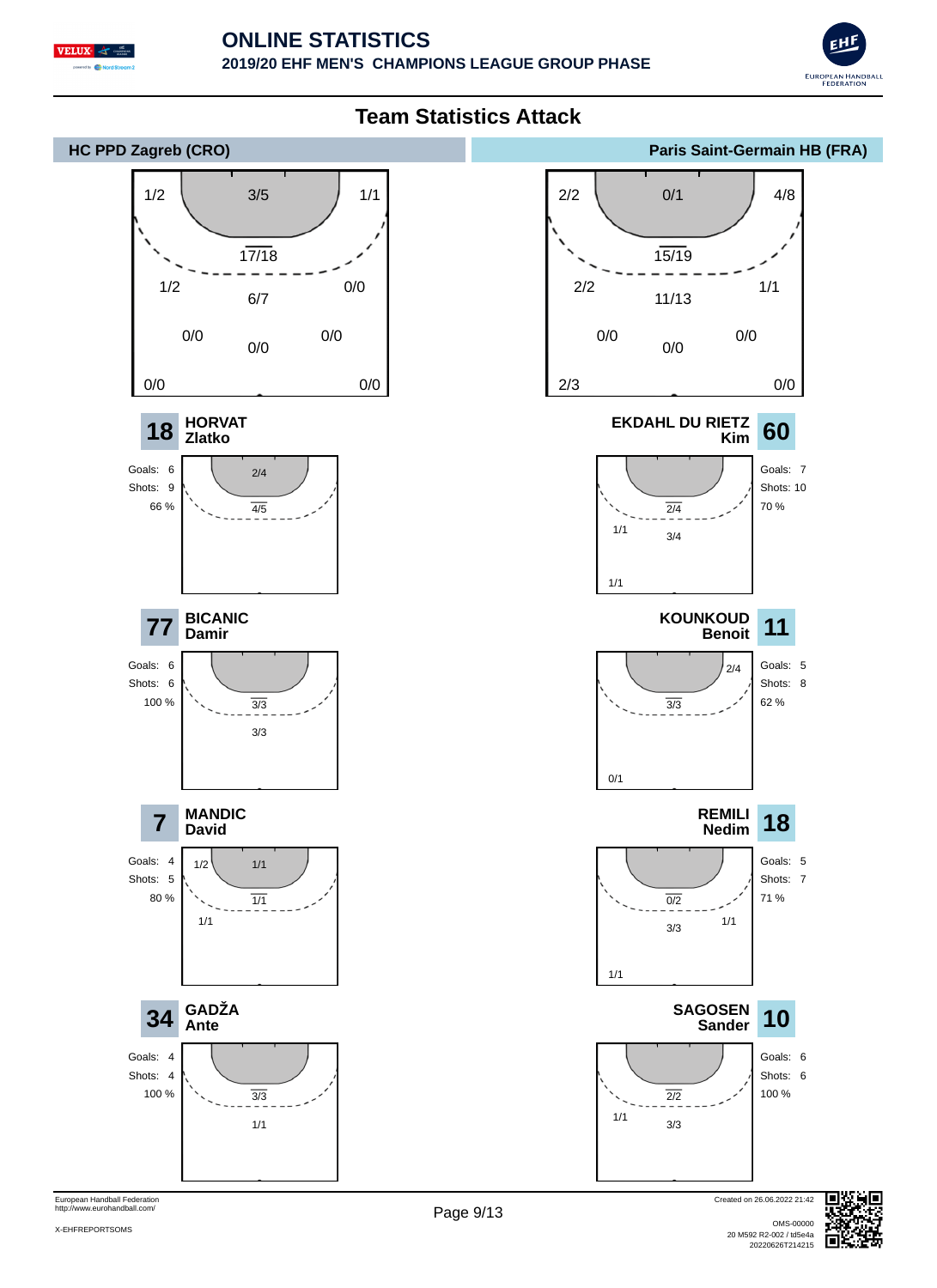

#### **ONLINE STATISTICS 2019/20 EHF MEN'S CHAMPIONS LEAGUE GROUP PHASE**





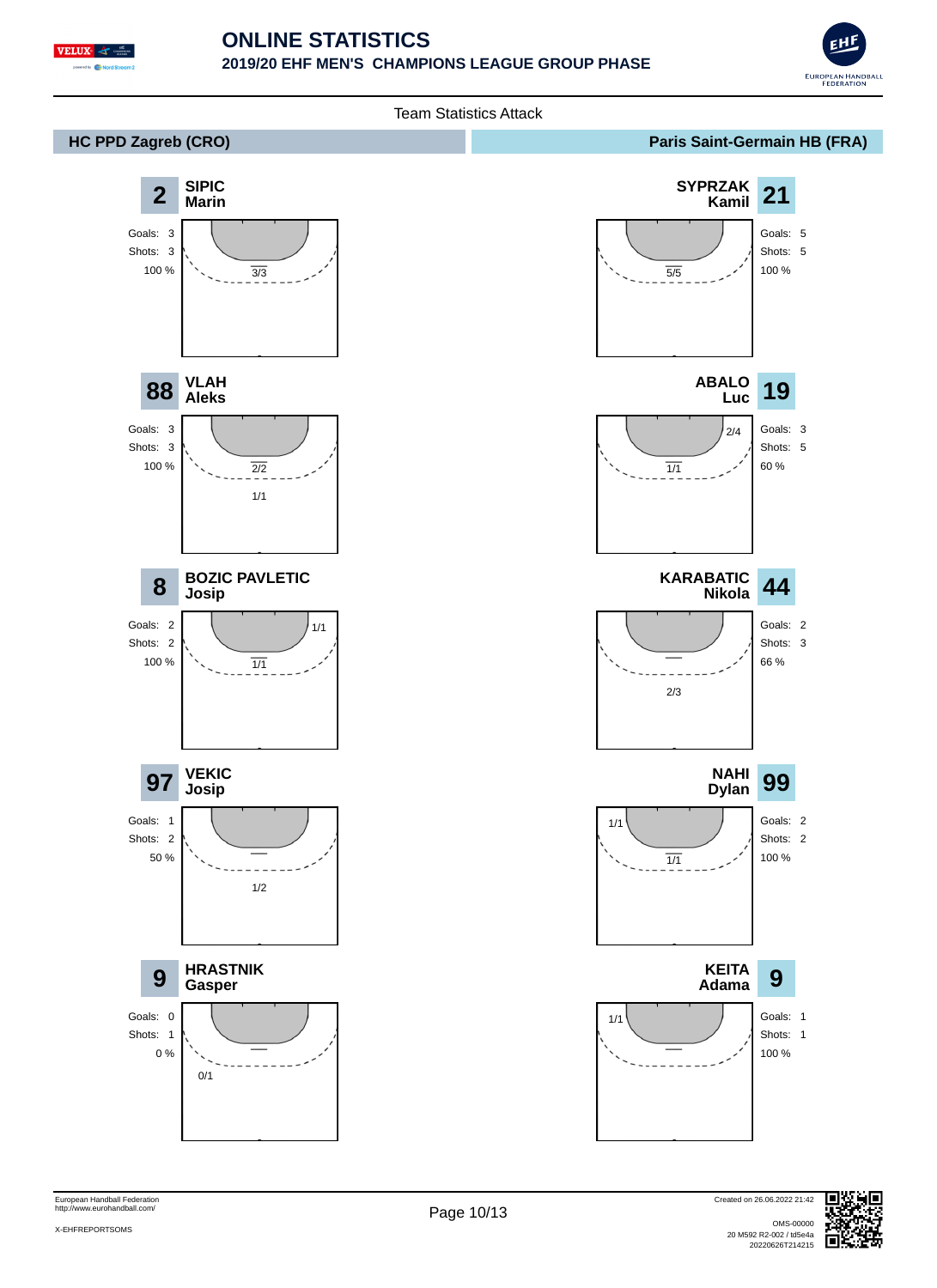





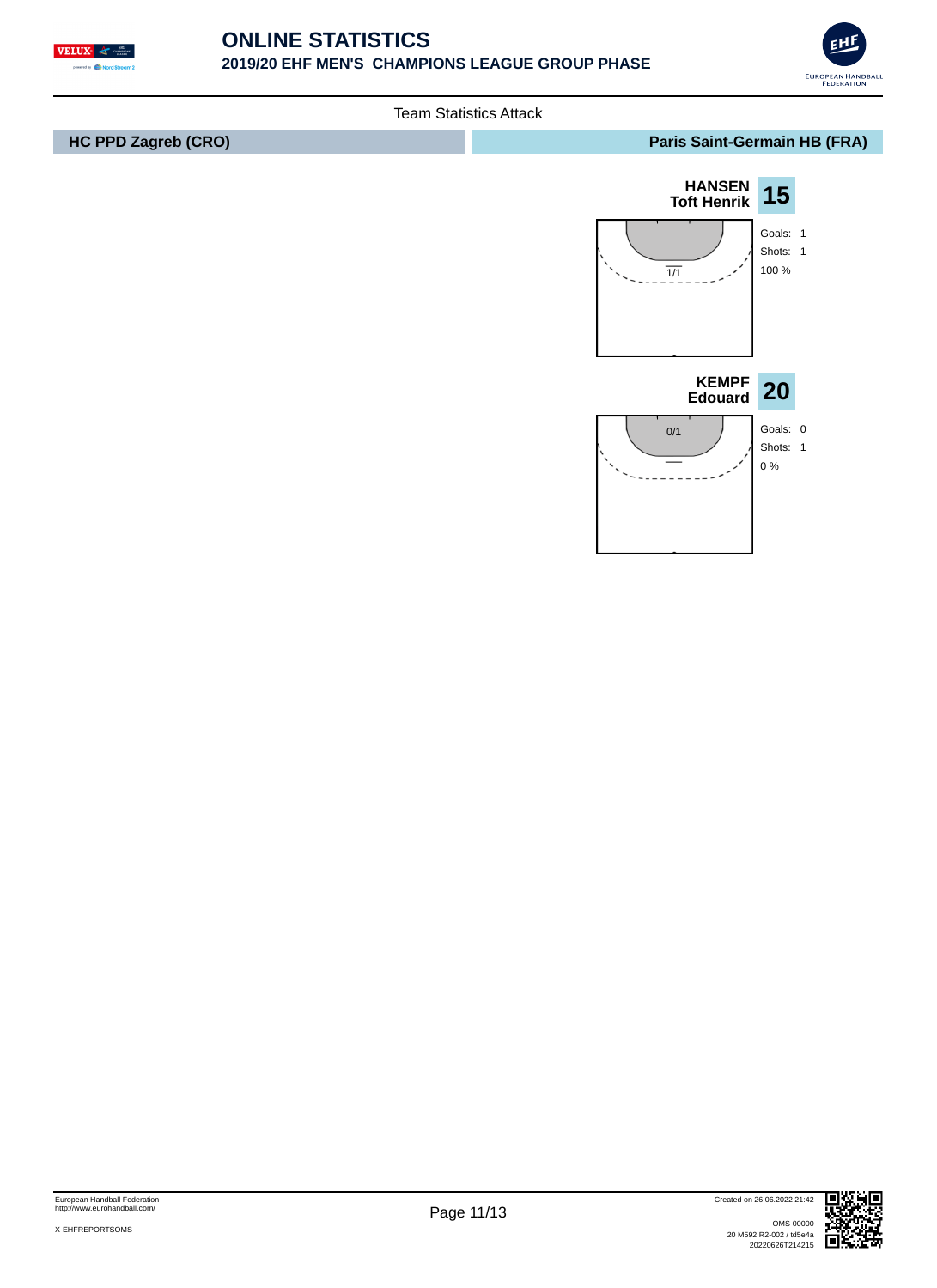